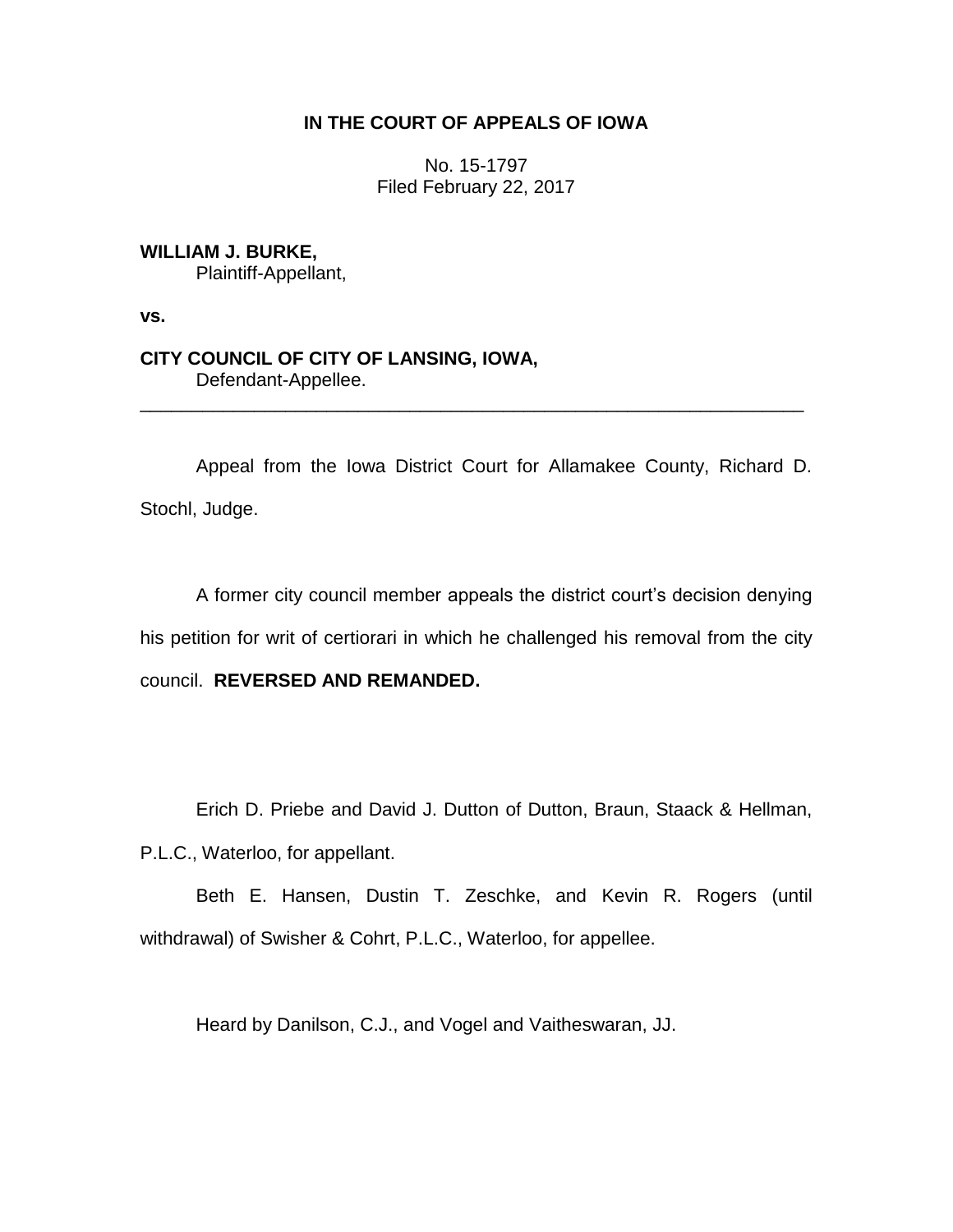#### **VAITHESWARAN, Judge.**

Members of the Lansing City Council voted to remove city council member William Burke from office. Burke challenged the action in district court. Following an evidentiary hearing, the court found substantial evidence to support the decision. On appeal, Burke raises several issues, one of which we find dispositive: whether the removal proceeding violated the United States and Iowa Constitutions' guarantees of procedural due process.

### *I***.** *Background Facts and Proceedings*

The case for Burke's removal arose from claimed violations of our open meetings law. *See* Iowa Code ch. 21 (2015). The law "seeks to ensure, through a requirement of open meetings of governmental bodies, that the basis and rationale of governmental decisions, as well as those decisions themselves, are easily accessible to the people." Iowa Code § 21.1. To that end, meetings of governmental bodies are to be "preceded by public notice . . . and shall be held in open session unless closed sessions are expressly permitted by law." *Id.* § 21.3.

The City of Lansing issued an agenda for a city council meeting stating a closed session would be held "[t]o discuss strategy in matters that are presently in litigation or where litigation is imminent where its disclosure would be likely to prejudice or disadvantage the position of the governmental body in that litigation in compliance with chapter 21.5 of State statutes." After the agenda was issued, the city clerk requested an opinion from the Lansing city attorney as to whether the two topics she understood to be up for discussion in the closed session qualified for closed session under the open meetings law. The city attorney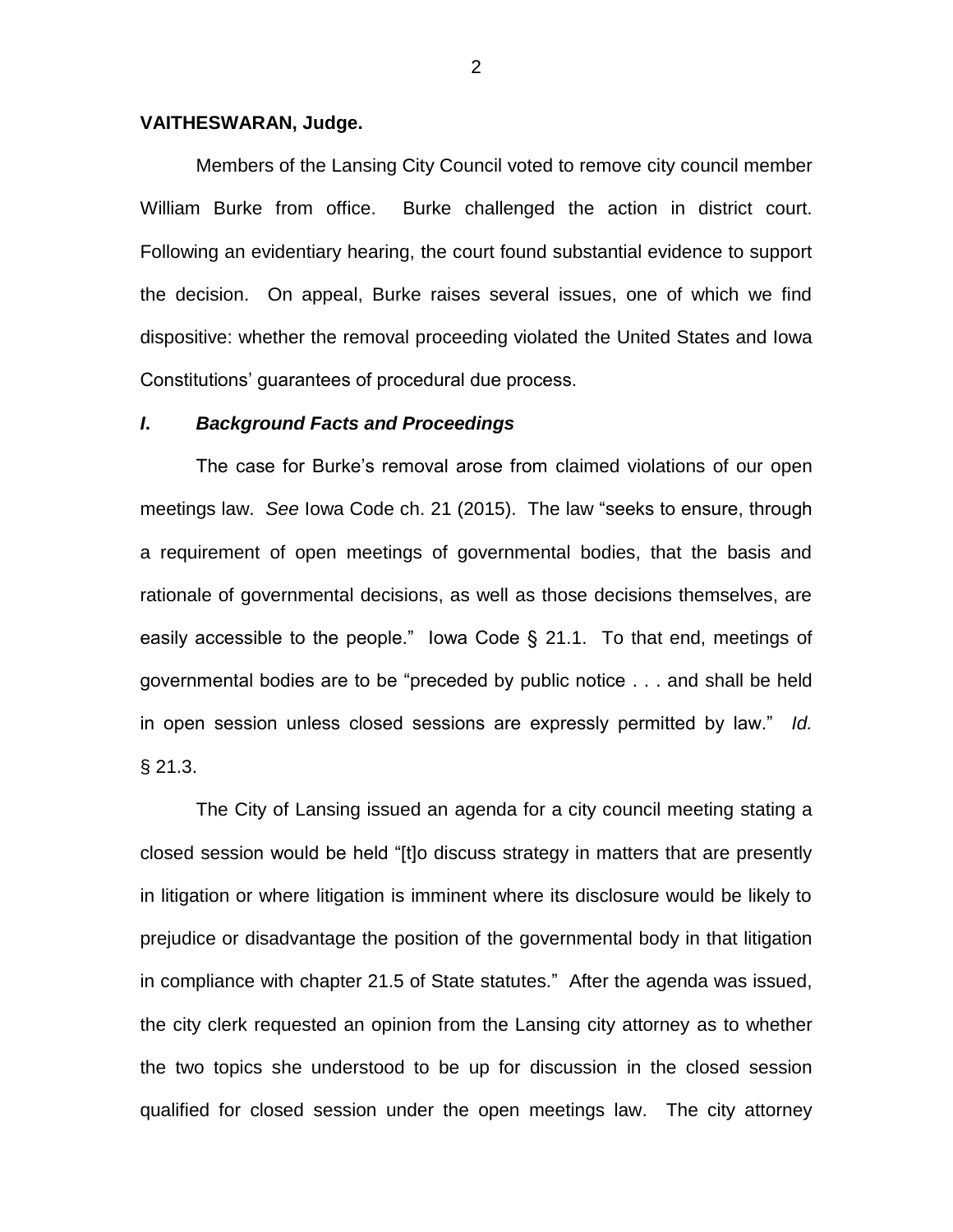issued a memo opining that the topics did not qualify for closed session and city council members could be subject to fines and costs for violation of the open meetings law if a court were to determine they lacked a basis for going into closed session.

The city clerk forwarded the memo to the city council members, including Burke. Burke notified the clerk that he disagreed with "the reasons . . . reported to the city attorney . . . for closed session." He prepared a responsive memo explaining what he perceived to be the real purpose of the closed session.

Burke and city council members Bechtel and Volker attended the scheduled city council meeting. The council went into closed session on a twoto-one vote, with Volker casting the no vote. No action was taken in the closed session.

Later, the city council held a special meeting on an unrelated matter. Twenty-four-hour notice of this meeting was not given.

Tensions between the city council and city residents culminated in an investigation by the Allamakee County Attorney into the council's actions. The county attorney filed a petition alleging the two meetings violated Iowa's open meetings law.

The city retained an attorney to represent the city council and its members.<sup>1</sup> The attorney concluded the county attorney had "made some legitimate allegations." She prognosticated that

each council member named in the lawsuit who participated in a violation of the open meetings law will be fined by the court between \$100 to \$500 for the violation(s), as well as be held

 $\overline{a}$ 

 $1$  Burke subsequently obtained his own attorney.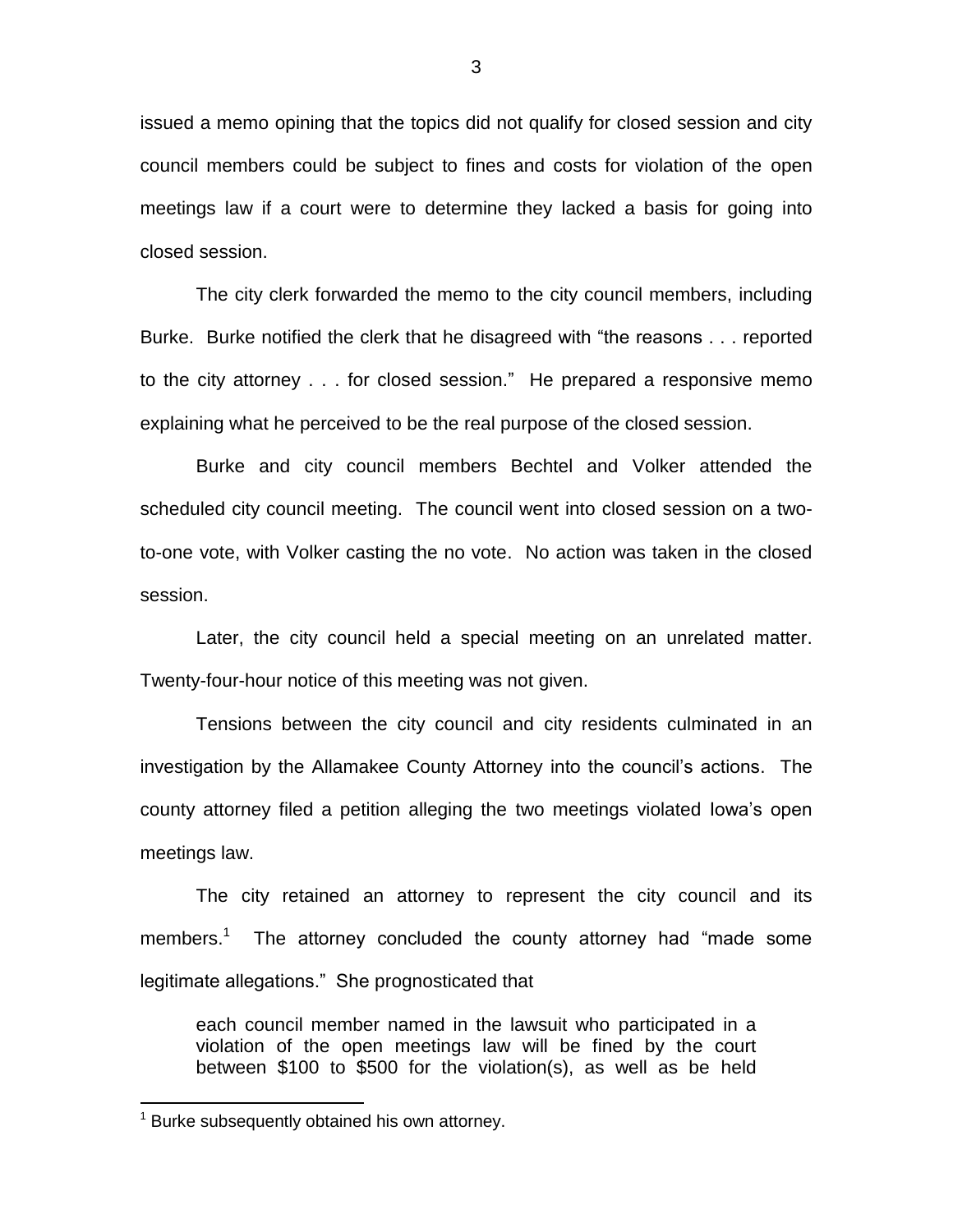responsible for paying all costs and reasonable attorney fees to the County Attorney for having to bring the lawsuit.<sup>[2]</sup>

The attorney set forth a potential settlement strategy she had discussed with the county attorney that would require Burke's resignation in exchange for dismissal of the lawsuit at the city's cost.

The county attorney and retained attorney addressed the city council and members of the public at a council meeting that Burke did not attend. The retained attorney publicly stated she filed an answer to the county attorney's petition denying the allegations. The attending city council members then went into closed session to discuss litigation strategy.

There followed a letter from the mayor petitioning the city council to remove Burke from office for "willful misconduct and maladministration in office in his handling of several matters relating to violation of the Iowa Open Meetings laws which resulted in legal action against members of the City Council and the City in District Court." Three council members voted "to accept acknowledgment of" a removal petition. After a special council meeting, members Bechtel, Conway, Kolsrud, and Volker voted to remove Burke from office. Burke abstained.

Burke sought certiorari review in the district court. In an amended petition, he alleged in pertinent part that (1) the attorney retained to defend the council members in the open meetings lawsuit filed by the county attorney notified them of the pecuniary consequences if the court were to find violations of the open

 $\overline{a}$ 

 $2$  Although there was significant discussion in the district court about whether the advice was privileged, the mayor read the attorney's e-mail into the public record of the removal proceeding.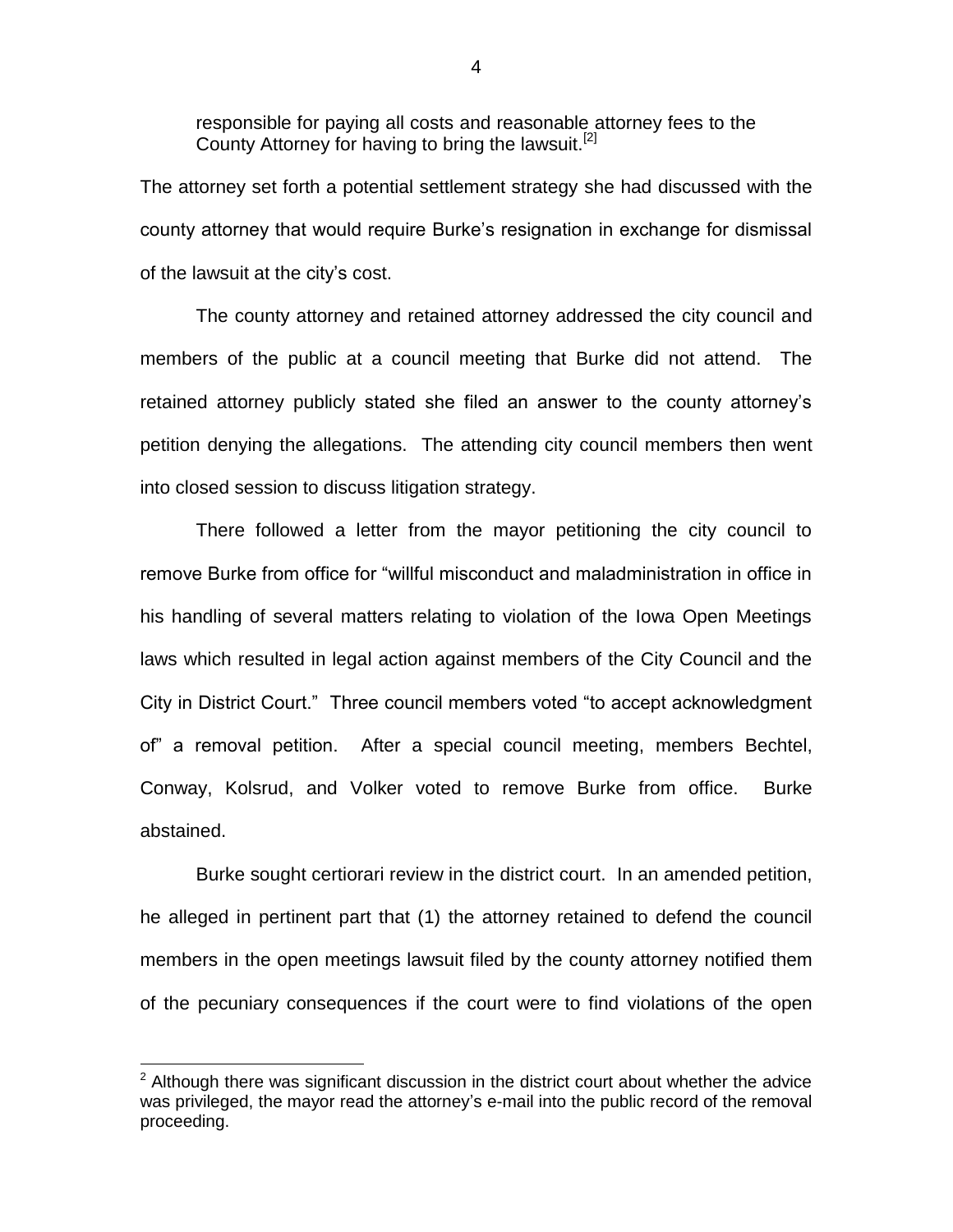meetings law, (2) the mayor's request for his removal was filed soon after, (3) "no sworn witnesses" testified at the hearing on the removal request, (4) the mayor "who lacked direct knowledge of the charges . . . presented argument in support of the" petition, (5) the city council, "acting in a judicial capacity, then voted 4-0 to

approve a motion to remove [him] as a member of the Lansing City Council," and

(6) four days later, the county attorney dismissed the open meetings lawsuit.

Burke further alleged:

Councilpersons Jeffrey Bechtel, Rebecca Conway, Ross Kolsrud, and Deborah Volker had a conflict of interest in voting on the removal because they were individually-named defendants in the County Attorney's Open Meetings lawsuit. At the time they conducted the removal hearing and voted for removal, each held an expectation that [his] removal . . . from office would procure the dismissal of the Open Meetings lawsuit, thereby protecting each such council member from the possibility that he or she would be held individually liable for open meeting damages.

He also alleged:

[His] removal . . . from office deprived him of the property interest of his city council compensation and deprived him of his liberty interest in his reputation. The manner in which [his] removal . . . was accomplished lacked fundamental fairness, including deficient notice of the charges made against him, deficient proof of his alleged wrong-doing, the manner in which the removal hearing was conducted, and the conflict of interest held by the quasi-judicial panel of city council members sitting in judgment . . . . [His] removal . . . therefore resulted in an unlawful deprivation of [his] liberty or property without due process of law in violation of the Fourteenth Amendment of the U.S. Constitution and Article I, Section 9 of the Iowa Constitution.

The district court held an evidentiary hearing and considered deposition

testimony and other evidence adduced during the district court proceeding. The

court denied Burke's petition. Burke moved for expanded findings and

conclusions, which the court also denied.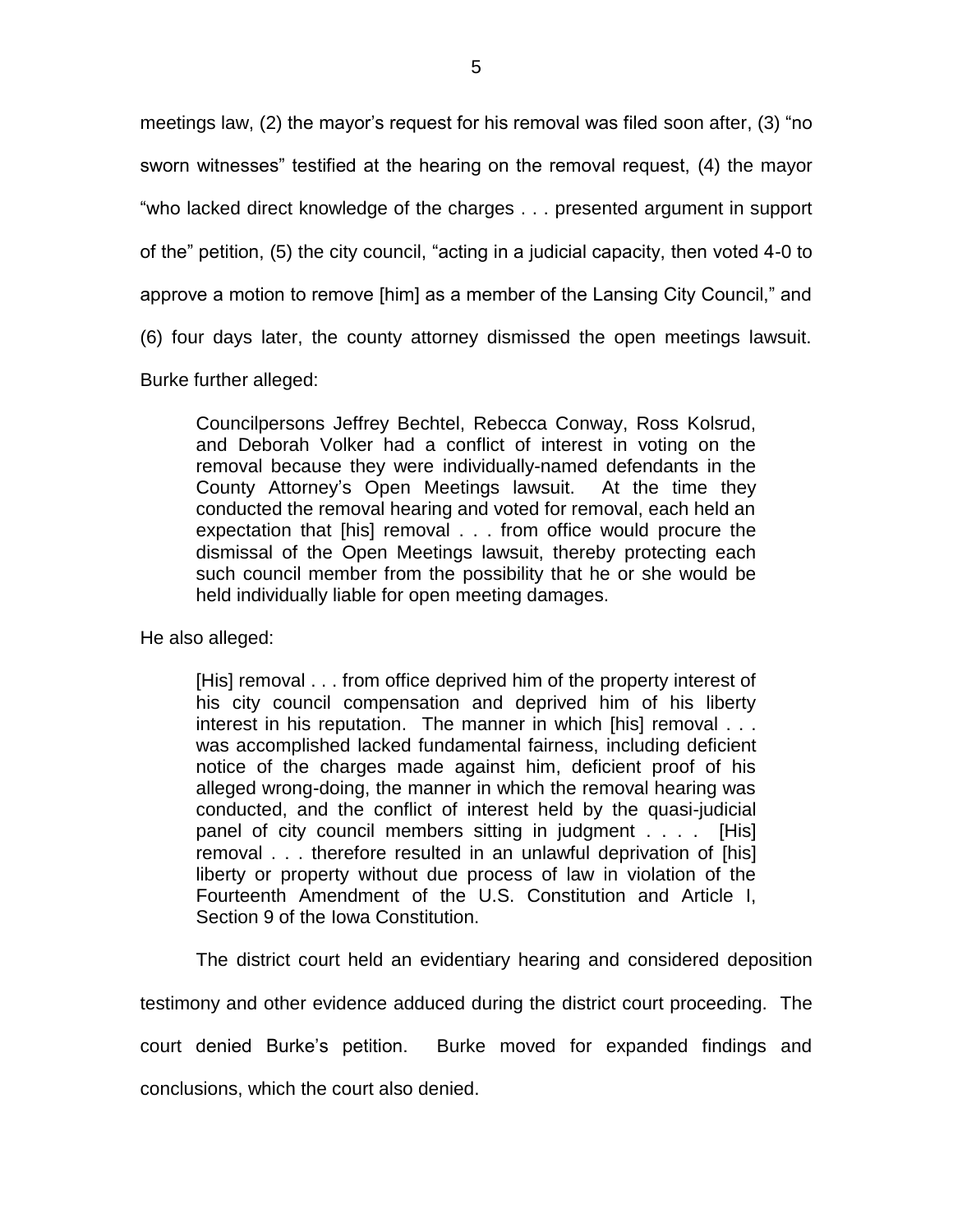On appeal, Burke raises a number of issues. We begin and end with his contention that the city council's removal proceeding violated procedural due process under the Fourteenth Amendment of the United States Constitution and article I, section 9 of the Iowa Constitution.

#### *II. Error Preservation*

As a preliminary matter, the city council contends Burke failed to preserve error on his due process claims because he did not raise them "at the lower tribunal level (city council)." The council concedes the issue was raised in the district court certiorari proceeding and was decided by the district court, but argues the district court proceeding was in the nature of an appellate action, with the record limited to the record created before the council. *See, e.g.*, *Anderson v. W. Hodgeman & Sons, Inc.*, 524 N.W.2d 418, 420 (Iowa 1994) ("Historically, we have distinguished cases involving a district court's appellate jurisdiction from those invoking its original jurisdiction."); *see also, e.g.*, *Walthart v. Bd. of Dirs. of Edgewood-Colesburg Cmty. Sch. Dist*., 694 N.W.2d 740, 743 (Iowa 2005) ("A district court on judicial review of the adjudicator's ruling is also limited as to the evidence it may consider."); *State, Dep't of Pub. Safety v. Woodhall*, 376 N.W.2d 897, 898 (Iowa 1985) ("The court reviewing agency action exercises appellate jurisdiction only and is without original authority to declare the rights of parties or the applicability of any statute or rule."). At the same time, the city council asks us to review portions of the record created during the district court proceeding in deciding whether the council's removal decision was appropriate.

The council cannot have it both ways. If the council wishes to hold Burke to the record created before the council, it too must be bound by that record. We

6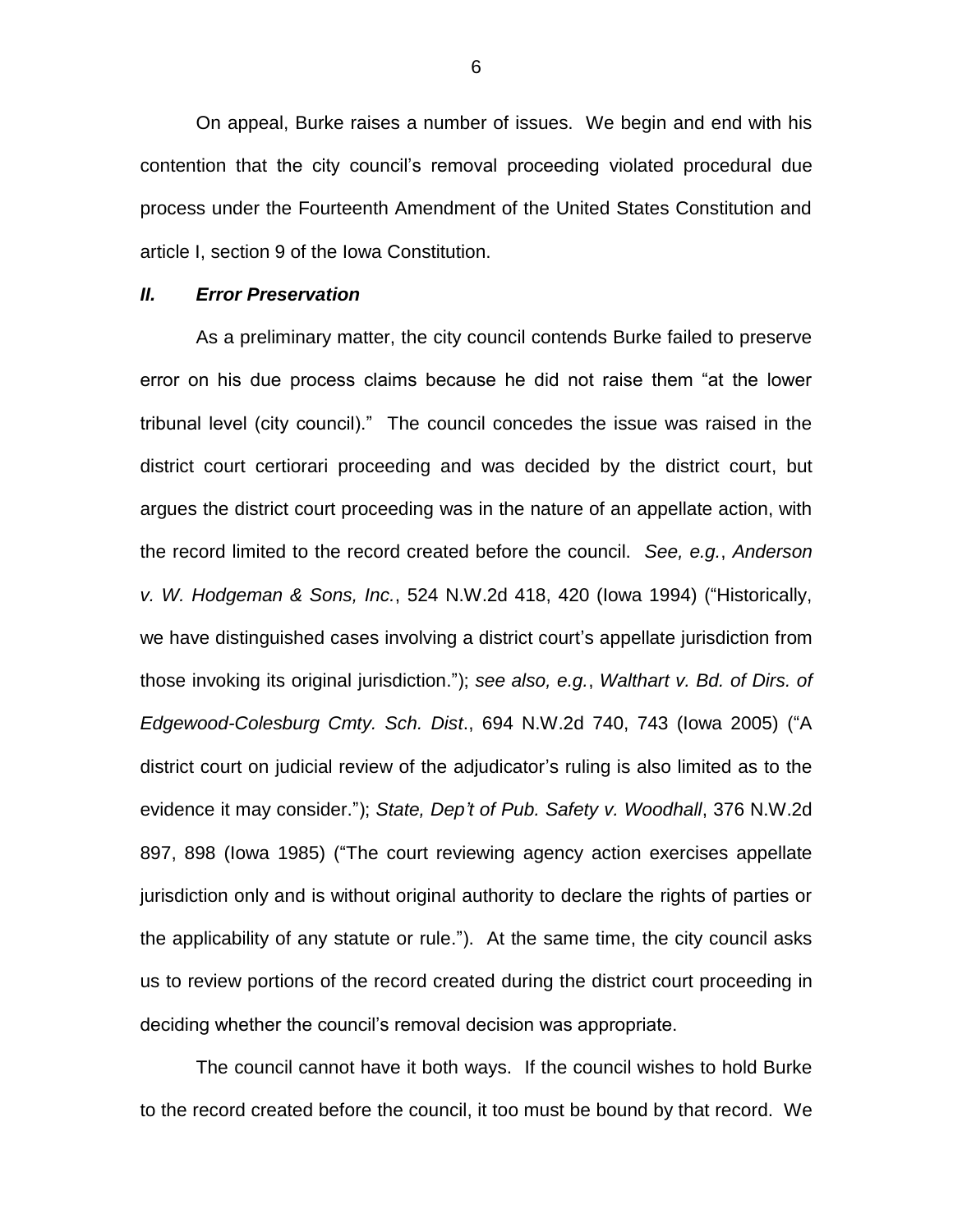proceed to decide the scope of the record before us because our resolution of that issue will also resolve the error preservation question.

Iowa Code chapter 66 governs the removal of appointed or elected officers. *See* Iowa Code § 66.1A. The chapter sets forth removal procedures and provides that "any city officer elected by the people may be removed from office, after hearing on written charges filed with the council of such city for any cause which would be ground for an equitable action for removal in the district court." *Id*. § 66.29. The chapter states, "Proceedings before the council shall not be a bar to proceedings in the district court as in this chapter provided." *Id*. § 66.30.Proceedings in the district court are to be "summary" and "triable as an equitable action." *Id*. § 66.18; *State v. Callaway*, 268 N.W.2d 841, 842 (Iowa 1978); *State v. Bartz*, 224 N.W.2d 632, 634 (Iowa 1974).

Read together, sections 66.30 and 66.18 authorize two sets of proceedings—one before the city council and another before the district court. Both are original proceedings. A district court reviewing a city council's removal decision may consider evidence submitted to the city council as well as evidence submitted in the judicial proceeding.

As noted, Burke raised his due process challenge to the council's actions in the district court proceeding and obtained a district court ruling on that challenge. Because the record is not limited to matters raised before the council, we conclude he preserved error. *See Cooksey v*. *Cargill Meat Sols*. *Corp*., 831 N.W.2d 94, 99 (Iowa 2013) ("Because the issue was presented to and decided by the district court, we held the issue was preserved . . . ."). We proceed to address the merits of Burke's due process challenge, considering the record

7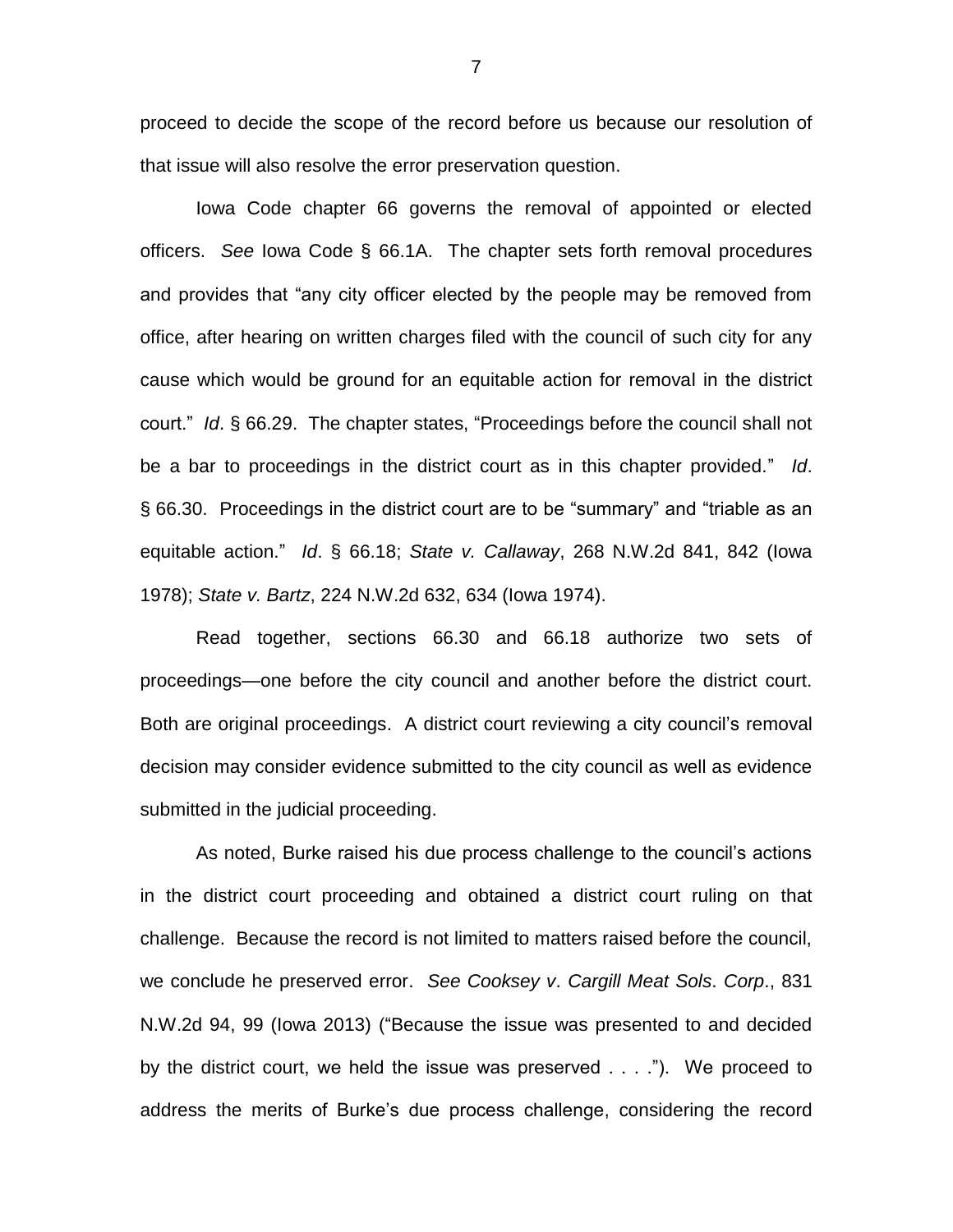made before the city council, as well as the record made in the district court. Our

review of this constitutional issue requires us to make our own evaluation of the

facts from the totality of the circumstances. *See Hancock v. City Council*, 392

N.W.2d 472, 473 (Iowa 1986).

### *III. Procedural Due Process*

The Iowa Supreme Court recently summarized due process as follows:

The Fifth Amendment to the United States Constitution states that no person shall "be deprived of life, liberty, or property, without due process of law," and the Fourteenth Amendment also states that no state shall "deprive any person of life, liberty, or property, without due process of law." Article I, section 9 of the Iowa Constitution states that "no person shall be deprived of life, liberty, or property, without due process of law." "Due process requires fundamental fairness in a judicial proceeding," so a trial that is fundamentally unfair violates the guarantees of due process in the United States and Iowa Constitutions.

*More v. State*, 880 N.W.2d 487, 499 (Iowa 2016).

Burke argues "the removal proceeding before the city council was fundamentally unfair because "each member of City Council who voted on [his] removal had a conflict of interest—a pecuniary interest—in deciding [his] fate" and the "City Council itself generated the factual record necessary to sustain its decision, which perpetuates its conflict of interest." The city council responds by parsing the council members' votes at the two meetings that were the subject of the open meetings lawsuit and by arguing certain votes were irrelevant. This argument misses the mark.

Due process requires a "fair trial in a fair tribunal." *Botsko v*. *Davenport Civil Rights Comm'n*, 774 N.W.2d 841, 848 (Iowa 2009) (citation omitted). Burke received neither, because the four city council members who voted to remove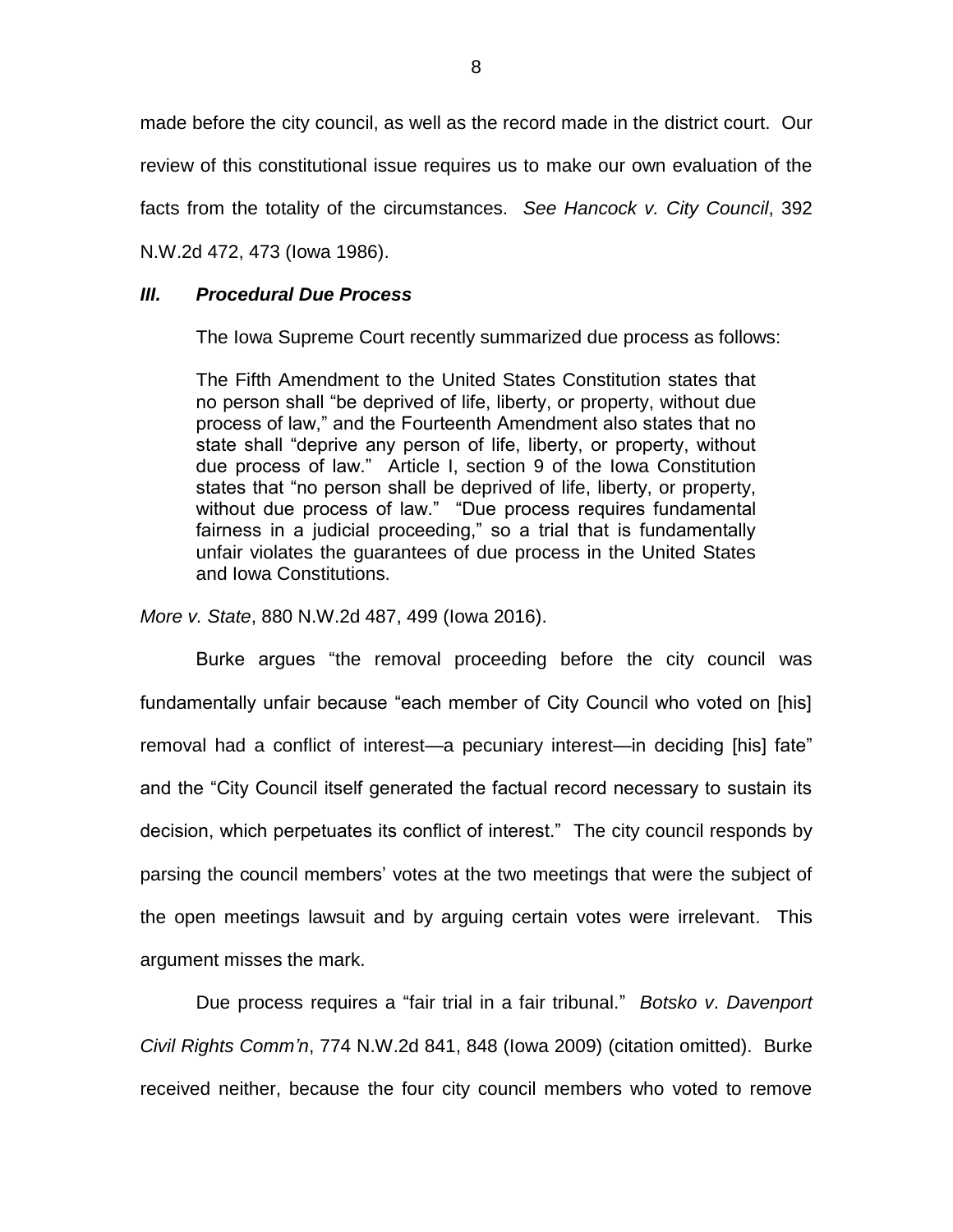him understood they would have no financial exposure for possible violations of the open meetings law if they removed Burke. The mayor's testimony in the district court is instructive. He was asked whether at the time of the hearing there was "an offer that had been made to the city council members that if Burke was removed from office, the county attorney's open meetings litigation would be dismissed." The mayor responded, "That came to the entire council in the form of an email from [retained counsel] prior to the time of the [removal] hearing, yes." Notably, the mayor read the email, including the settlement offer, into the public record of the removal proceeding and advised the council members that the city's insurance policy would "not cover the cost of any judgment entered by or against each of [them]" and "[a]ny judgment that is entered will be your personal responsibility."

Similarly, the city clerk was asked whether she made "a comment during the removal hearing reminding the city council that the county attorney had an offer on the table that if Burke was removed from office, that the open meetings litigation would be dismissed." She responded, "Yes."

We have considered the city council's reliance on the four council members' statements that "the pending suit had no bearing on their decision" to remove Burke. This self-serving testimony is immaterial because Burke was not required to make a showing of actual prejudice, given "the risk of injecting bias in the adjudicatory process." *See id.* at 853.

We conclude the council members' pecuniary interest in removing Burke rendered the proceeding fundamentally unfair and amounted to a violation of Burke's procedural due process rights. *See Keith v*. *Cmty*. *Sch*. *Dist*., 262

9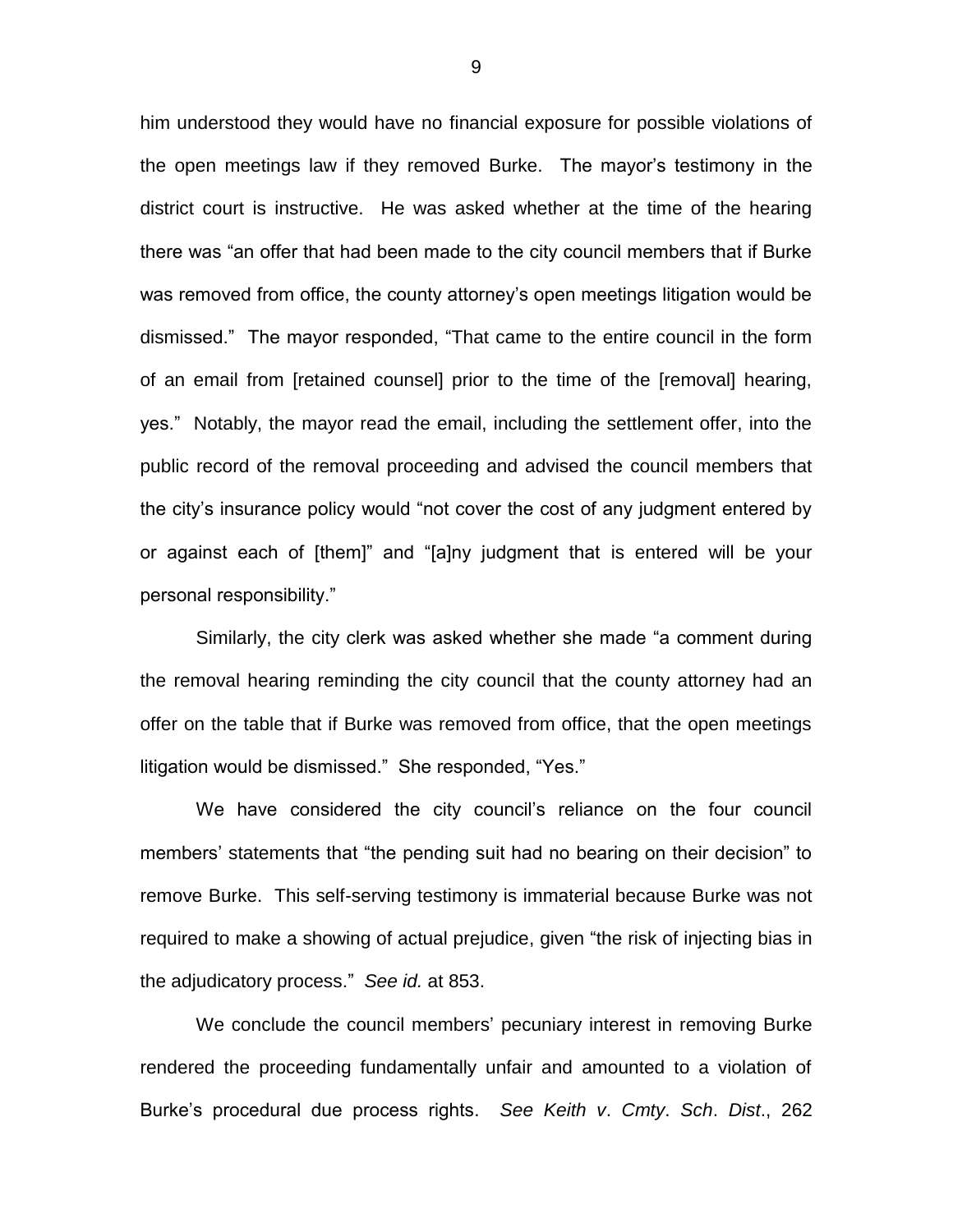N.W.2d 249, 253, 260 (Iowa 1978) ("[N]o man is permitted to try cases where he has an interest in the outcome." (citing *In re Murchison*, 349 U.S. 133, 135 (1955)).

If the council members' financial interest in removing Burke were not sufficient to taint the fairness of the removal proceeding, their decision to combine "advocacy and adjudicative functions" was. *See Botsko*, 774 N.W.2d at 853. The evidence necessary to establish "willful misconduct and maladministration in office" was in the hands of the city council members. *Id.* As in *Keith*, "it was necessary for the [council members] to call upon their own personal knowledge and impression . . . because there were no other witnesses." 262 N.W.2d at 260. The fact that their deposition testimony was introduced into the district court record underscores the improper integration of prosecutorial and adjudicative functions. In other words, the council essentially served as prosecutor by apparently authorizing initiation of the removal process. The council members also supported Burke's removal in district court by presenting their own witness testimony, through depositions, to document their personal knowledge of the grounds for removal. In sum, they were involved in prosecuting, investigating, and deciding the removal case. This intermingling of functions amounted to another due process violation.

To add salt to Burke's wound, the council members provided no statement of reasons for their removal decision. The absence of fact findings amounted to a third due process violation. *See Hancock*, 392 N.W.2d at 478 ("[T]he decision of the city following the hearing should have included findings of fact, in writing,